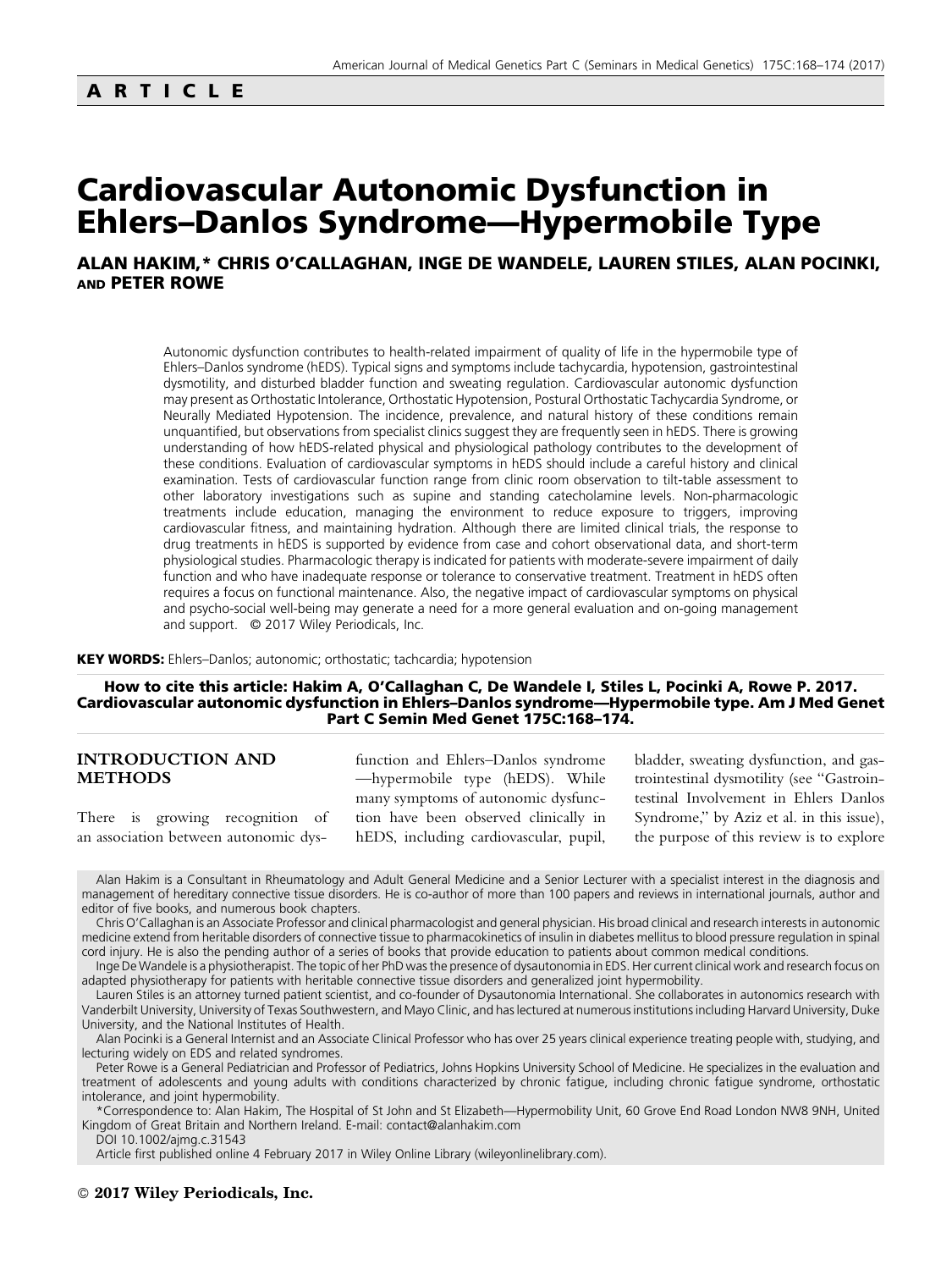what is known of the association between cardiovascular autonomic dysfunction and hEDS; provide guidance on the assessment and management of these in the context of hEDS; and, consider areas for further research in this field.

The committee on Cardiovascular Dysautonomia of the International Ehlers–Danlos Syndrome Consortium met by teleconference or through electronic correspondence throughout 2015 and 2016 to discuss the associations of cardiovascular autonomic dysfunction with hEDS and its assessment and management. The following reflects the Committee's literature review and professional experience as well as insights from various contributing members of the international effort on EDS through the Consortium.

# LITERATURE REVIEW

There has been no general hEDS population cohort study of cardiovascular autonomic dysfunction, and there has been one published case-control study of symptom reporting. Equally the causal relationships in hEDS are unclear though there are plausible mechanisms, and the evidence for the management in hEDS is lacking in that there are no published clinical trials.

That said tachycardia and hypotension are recognized complications in hEDS [Rowe et al., 1999; Gazit et al., 2003; Hakim and Grahame, 2004; Mathias et al., 2011; Wallman et al., 2014; De Wandele et al., 2014a, 2016]. Typically one of the following four presentations may arise:

- Postural tachycardia syndrome (POTS),
- hypotension (NMH), also referred to as vaso-vagal syncope or neuro-cardiogenic syncope,
- orthostatic hypotension (OH) or delayed orthostatic hypotension,
- orthostatic intolerance (OI).

Symptoms can be highly debilitating in hEDS [Rowe et al., 1999; Hakim and Grahame, 2004; Mathias et al., 2011; De Wandele et al., 2014b]. There is recognition of an association of POTS with fatigue [Schondorf et al., 1999], reduced quality of life [Benrud-Larson et al., 2002], and a greater incidence of migraine and syncope with POTS in patients with joint hypermobility syndrome compared to those without [Kanjwal et al., 2010]. When poorly controlled, these symptoms may also restrict treatment strategies for other symptomatic management including physical therapies.

Symptoms can be highly debilitating in hEDS. There is recognition of an association of POTS with fatigue, reduced quality of life, and a greater incidence of migraine and syncope with POTS in patients with joint hypermobility syndrome compared to those without.

In the general literature on the management of autonomic dysfunction there is evidence for the effectiveness of treatment strategies. This and the definitions of the different cardiovascular presentations are discussed later. Such treatments have been applied to individual cases of hEDS, based on physiological findings. However, there are no clinical trials of treatment in hEDS, either in general or in specific subgroups based on pathophysiology.

# CAUSAL ASSOCIATIONS WITH hEDS

The causes of cardiovascular autonomic dysfunction in hEDS are unclear. Suggested mechanisms include (listed based on clinical experience and in order of most common occurrence):

- Low blood pressure,
- increased peripheral venous dilation and blood pooling,
- low circulating blood volume,
- medications with side effects that trigger or impair autonomic responses, for example tricyclics,
- elevated circulating catecholamines,
- auto-immunity, particularly auto-antibodies directed against receptors which play a role in the regulation of heart rate and blood pressure, and other autonomic functions,
- excess systemic levels of histamine, and
- rarely, brainstem or cervical cord impingement from Chiari malformation or cranio-cervical instability.

# EVIDENCE FOR UNDERLYING MECHANISMS IN hEDS

Handler et al. [1985] identified through continuous wave Doppler ultrasound measurement increased aortic wall compliance in 10 of 13 study cases with joint hypermobility syndrome. Rowe et al. [1999] suggested that in some cases the association of OI with hEDS could be attributed to abnormal connective tissue in dependent blood vessels with veins distending excessively in response to ordinary hydrostatic pressures. This in turn leads to increased venous pooling and its hemodynamic and symptomatic consequences. Studies by Mathias et al. [2011] and De Wandele et al. [2014a] suggest that neuropathy, connective tissue laxity, and vasoactive medication play a role in development of cardiovascular dysfunction in hEDS.

Gazit et al. [2003] identified evidence of alpha-adrenergic and betaadrenergic hyper-responsiveness. In support of the hypothesis that this is one mechanism in hEDS, a study by Thieben et al. [2007] identified a hyperadrenergic state in 29% of cases of POTS from a general cohort though cases of hEDS were not specifically identified. Also in the general literature, research has identified potentially pathogenic adrenergic [Fedorowski et al., 2016], muscarinic [Yu et al., 2012; Dubey et al., 2016], and other neural autoantibodies [Thieben et al., 2007; Li et al., 2014; Singer et al., 2016] in a significant percentage of cases with POTS and a subset of those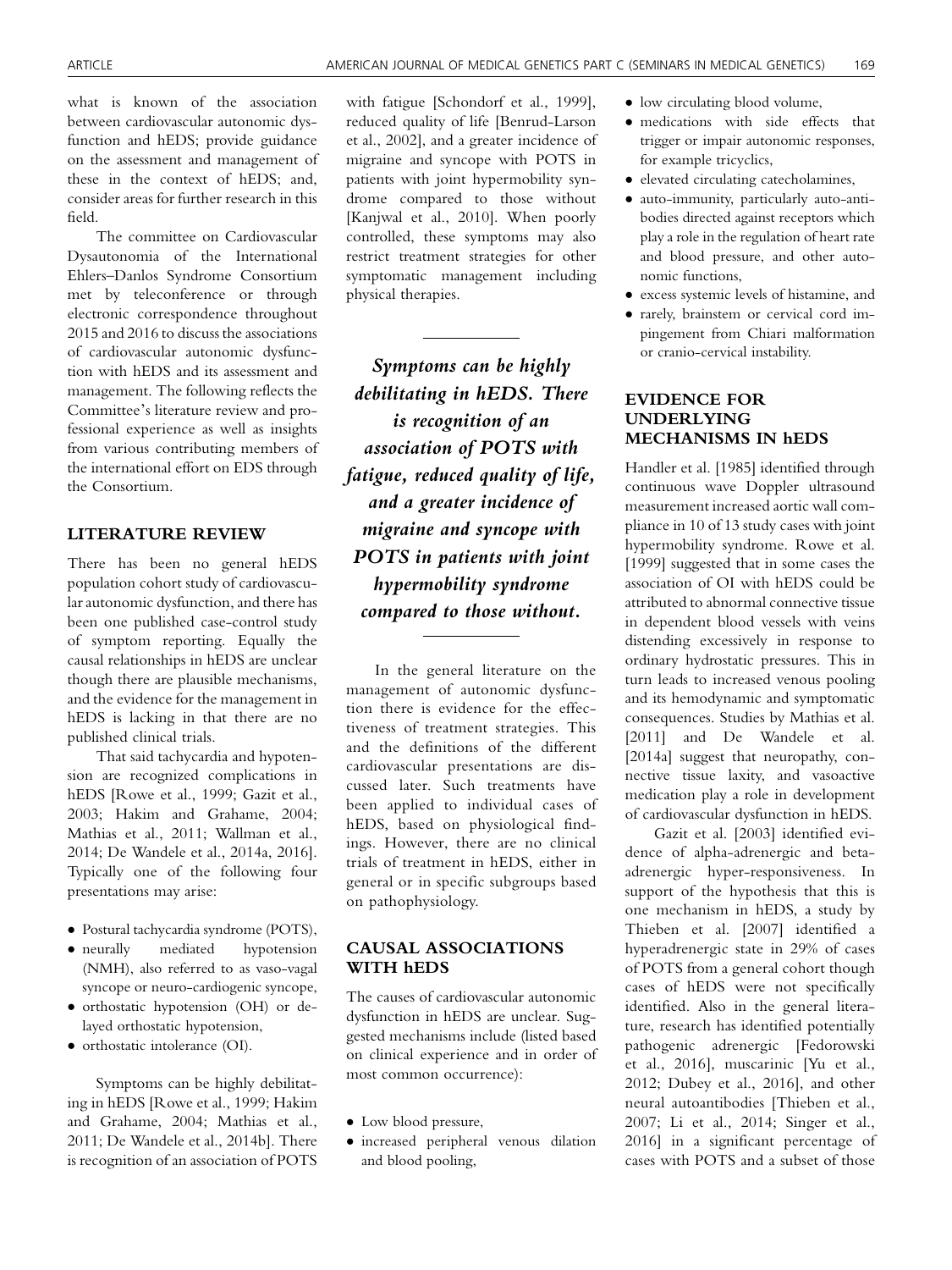with OH. Current, ongoing research may identify this as applicable to patients with hEDS.

Gazit et al. [2003] identified evidence of alpha-adrenergic and beta-adrenergic hyperresponsiveness. In support of the hypothesis that this is one mechanism in hEDS, a study by Thieben et al. [2007] identified a hyperadrenergic state in 29% of cases of POTS from a general cohort though cases of hEDS were not specifically identified.

Histamine can induce hypotension and tachycardia [Frieri et al., 2013]. More recently mast cell activation, and excessive histamine release has been identified in cases of hEDS [Louisias et al., 2013; Cheung and Vadas, 2015] and an intriguing association reported between multi-systemic pathologies including autonomic disturbances and germline duplications and triplications of the TSPAB1 gene encoding alpha 1 tryptase [Lyons et al., 2016]. High circulating levels of histamine may be another mechanism contributing to cardiovascular dysfunction (see also "Mast Cell Activation Syndrome in Ehlers–Danlos syndrome" by Seneviratne et al. in this issue).

Arnold Chiari malformation may also trigger cardiovascular autonomic disturbances that resolve following decompressive surgery [Ireland et al., 1996]. Milhorat et al. [2007] demonstrated an association between Arnold Chiari and hEDS. In some cases this may also be a contributing factor (see also "Neurologic Manifestations in Ehlers–Danlos Syndrome" by Henderson et al. in this issue).

#### **CONTROVERSIES**

#### Screening for Mitral Valve Prolapse

Mitral valve prolapse (MVP) can be associated with excessive catecholamines, orthostatic intolerance, and occasionally with dysrhythmias. MVP is not common (approx. 6%) in patients with hEDS [Dolan et al., 1997; McDonnell et al., 2006; Atzinger et al., 2011], and in most cases this is unlikely to be of clinical significance. Also, normal cardiac anatomy does not rule out cardiovascular dysfunction. Screening for MVP in hEDS is not indicated. Echocardiography should be limited to those in whom there is concern regarding cardiac function, or a personal or family history of cardiac or aortic root/ arch disease [Atzinger et al., 2011].

#### The Role of Physical Therapy in Improving POTS, OI, and OH

Physical deconditioning and poor aerobic fitness are common findings in patients chronically unwell with hEDS. A history of onset of symptoms of cardiovascular dysfunction following a prolonged period of reduced physical activity is not uncommon.

OI has been related to deconditioning [Fu et al., 2010; Parsaik et al., 2012]. However, as to which is the cause and which is the consequence remains open to debate. Increased physical fitness may counteract OI. Fu et al. [2011] and George et al. [2016] have shown that after a 3-month training programme, moderate gradual endurance and strength training can decrease upright heart rate, improve baroreflex sensitivity and heart rate variability, and improve qualityof life.

The extent to which physical deconditioning triggers cardiovascular dysfunction, and to which physical reconditioning has a fundamental role in managing symptoms related to OI, OH, and POTS, warrants further research and long-term follow up.

# MANAGEMENT AND CARE GUIDELINES

Using the standard nomenclature for guidelines Level I to III evidence for the management of cardiovascular autonomic dysfunction in hEDS is lacking; there are no published clinical trials. Level IV evidence of the associations with EDS arises from small cohort studies, case reports, and expert opinion. Even where evidence exists, it is confounded by imprecision in definitions and diagnostic methods that further confound extrapolation from data to individual patients. As such guidance is principally based on expert consensus, but draws on Level I to III guidance published by international groups on the assessment and management of POTS and OI per se [Grubb et al., 2006; Lahrmann et al., 2006; Sheldon et al., 2015].

#### History, Examination, and Investigations

The clinical history should focus on defining the symptoms, triggers, modifying factors, impact on daily life, chronicity of the condition, possible causes, and family history.

Many of the common symptoms relate to changes in posture. They occur when changing from a lying or sitting to a standing position, or with maintaining upright posture, and are improved but not always completely relieved by sitting or lying down.

The more common symptoms and signs that suggest cardiovascular dysfunction are:

- Fast heart rate (palpitations),
- light-headedness, sometimes with a sense of being about to blackout (presyncope),
- visual impairment including altered acuity, partial or complete visual loss, and light sensitivity due to pupillary dilation,
- cognitive complaints including wordfinding difficulties, limited concentration and poor memory (often described in lay terms as "brain fog"),
- chest pain,
- tremulousness,
- chronic fatigue,
- exercise intolerance and post exercise malaise,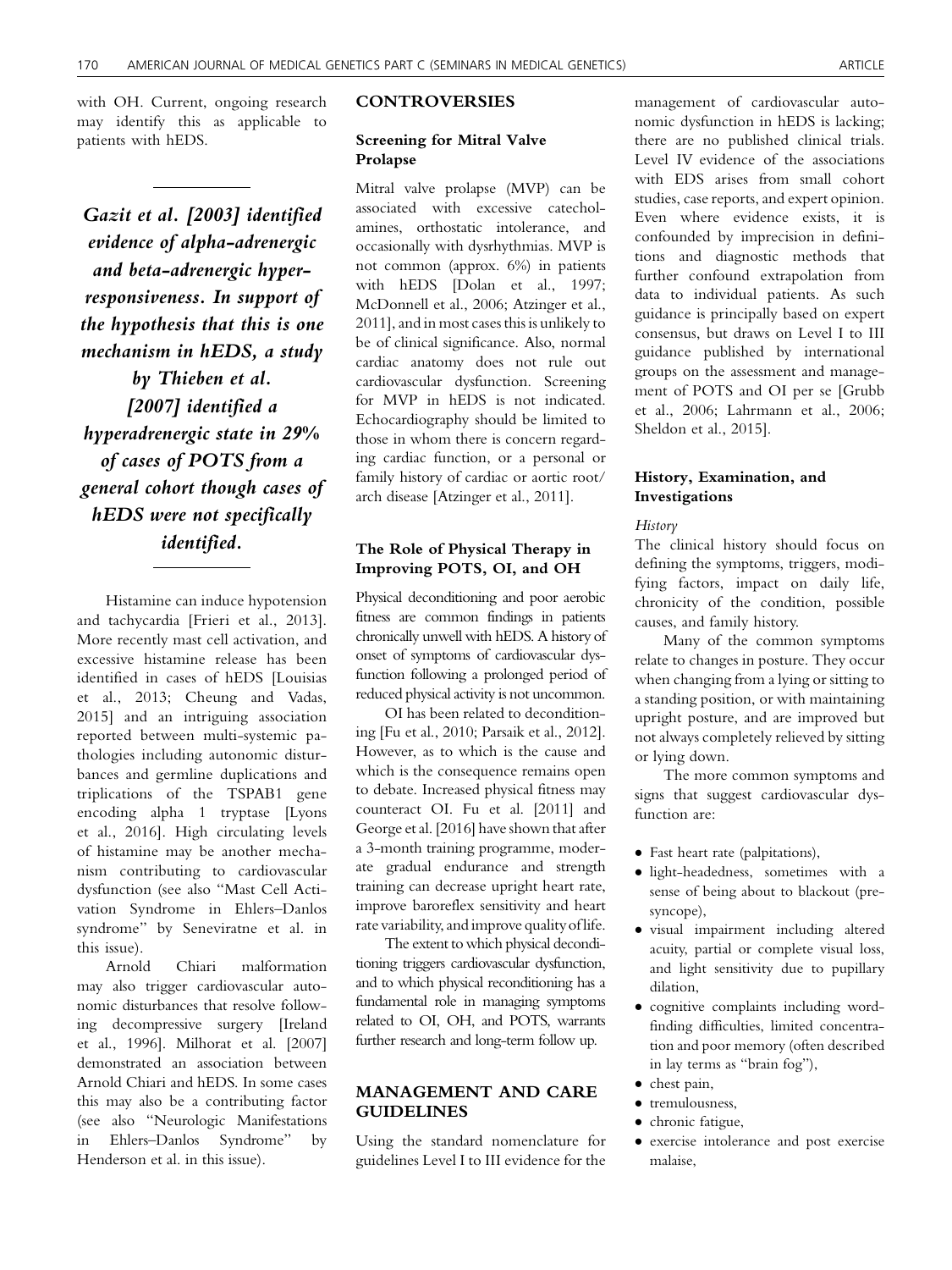- swelling and/or discolouration (dusky purple/red) in the legs after standing for only relatively short (e.g., 5 min) periods of time (as seen in OI),
- peripheral vasoconstriction (cold, dusky hands, and feet),
- fainting (syncope),
- $\bullet$  temperature dysregulation,
- sleep disturbance.

The history may reveal states that trigger or exacerbate symptoms. Such things include:

- $\bullet$  Medication side effects,
- $\bullet$  dehydration,
- hot environments.
- exercise or after exercise,
- valsalva manouevers for example lifting a heavy object, defecation,
- after alcohol or caffeine intake,
- after eating, particularly carbohydrate,
- during other illness including infection,
- stressful situations for example blood tests, arguments, exams,
- painful stimuli,
- high altitude (aircraft travel, etc.),
- after long periods of rest,
- surgery involving general anesthesia,
- allergic reactions (histamine reactions).

A detailed examination is always warranted. Other common causes of low blood pressure or palpitations should be considered in an assessment. These include:

- Anaemia,
- hyperthyroidism (e.g., tachycardia and heat intolerance),
- hyper adrenergic states (e.g., tachycardia and flushing),
- addison's disease (e.g., low blood pressure and fatigue).

There are a number of causes of autonomic neuropathy, many of which are rare and more pertinent to the older adult population. It is not the purpose of this guideline to describe these. Some of the more common conditions to consider in the younger adult population are:

Diabetes mellitus,

- coeliac disease,
- Sjögren syndrome and other autoimmune rheumatic conditions,
- $\bullet$  pregnancy,
- toxicity (e.g., alcohol),
- $\bullet$  trauma (e.g., surgery),
- vitamin deficiencies: vitamin E, B1 (thiamine), B3 (niacin) B6 (pyridoxine), and B12.

POTS, OH, and some forms of OI can be diagnosed in clinic without the need for complex tests. The diagnosis of NMH that is associated with recurrent syncope can be made clinically, and in most cases does not require formal tilt table testing. A simple clinic room standing test can help assess whether a brief period of standing can provoke orthostatic symptoms in those with NMH, but provocation of hypotension usually requires more prolonged tilt table testing.

Orthostatic testing should take place in a quiet room, ideally at a temperature between 20 and 24°C. The patient should rest while supine for 5 min before testing. Emptying the bladder before testing is recommended.

The following consensus definitions<sup>1</sup> [Freeman et al., 2011; Sheldon et al., 2015] are applied:

 POTS: is a clinical syndrome usually characterized by: (i) frequent symptoms that occur with standing, such as lightheadedness, palpitations, tremor, generalized weakness, blurred vision, exercise intolerance, and fatigue; (ii) a sustained increase in heart rate of  $\geq 30$ beats per minute (bpm) within 10 min of standing or head-up tilt (or  $\geq$ 40 bpm in individuals 12–19 years of age); and (iii) the absence of orthostatic hypotension (>20 mm Hg drop in systolic blood pressure).

- OH: a sustained reduction of systolic blood pressure by at least 20 mm Hg systolic or diastolic blood pressure of at least 10 mm Hg within 3 min of standing or head-up tilt to at least 60° angle on a tilt table.
- NMH: requires the reproduction of orthostatic symptoms and a 25 mm Hg drop in systolic BP during standing or tilt testing. The drop in blood pressure can be associated with junctional rhythm (recognized by a loss of P waves on an electrocardiogram) at the time of pre-syncope or syncope. Syncope need not be present to make the diagnosis of NMH, as individuals with this hemodynamic pattern have daily lightheadedness and other symptoms but have adopted habits such as sitting or lying down, or tensing the calf muscles to avoid losing consciousness.
- OI: the development of symptoms during 10 min upright posture which improve upon lying down and do not meet the above criteria for POTS, OH, or NMH.

If orthostatic signs are normal on testing in the clinic but the clinical suspicion of autonomic dysfunction remains high, or signs are present and simple, non-pharmacologic treatments have not helped, for most individuals a haematocrit, electrocardiogram, blood pressure monitoring, and echocardiogram are sufficient to screen for a potential cardiovascular or systemic disorder.

If orthostatic signs are normal on testing in the clinic but the clinical suspicion of autonomic dysfunction remains high, a haematocrit, electrocardiogram, blood pressure monitoring, and echocardiogram may be sufficient further screening.

<sup>1</sup> The authors are aware of limitations of the criteria that have been traditionally used to classify the types of cardiovascular disease that are seen in hEDS. This document uses definitions already proposed by international consensus and published in the general literature.

Symptoms of OI can overlap with some features of cardiac dysrhythmias.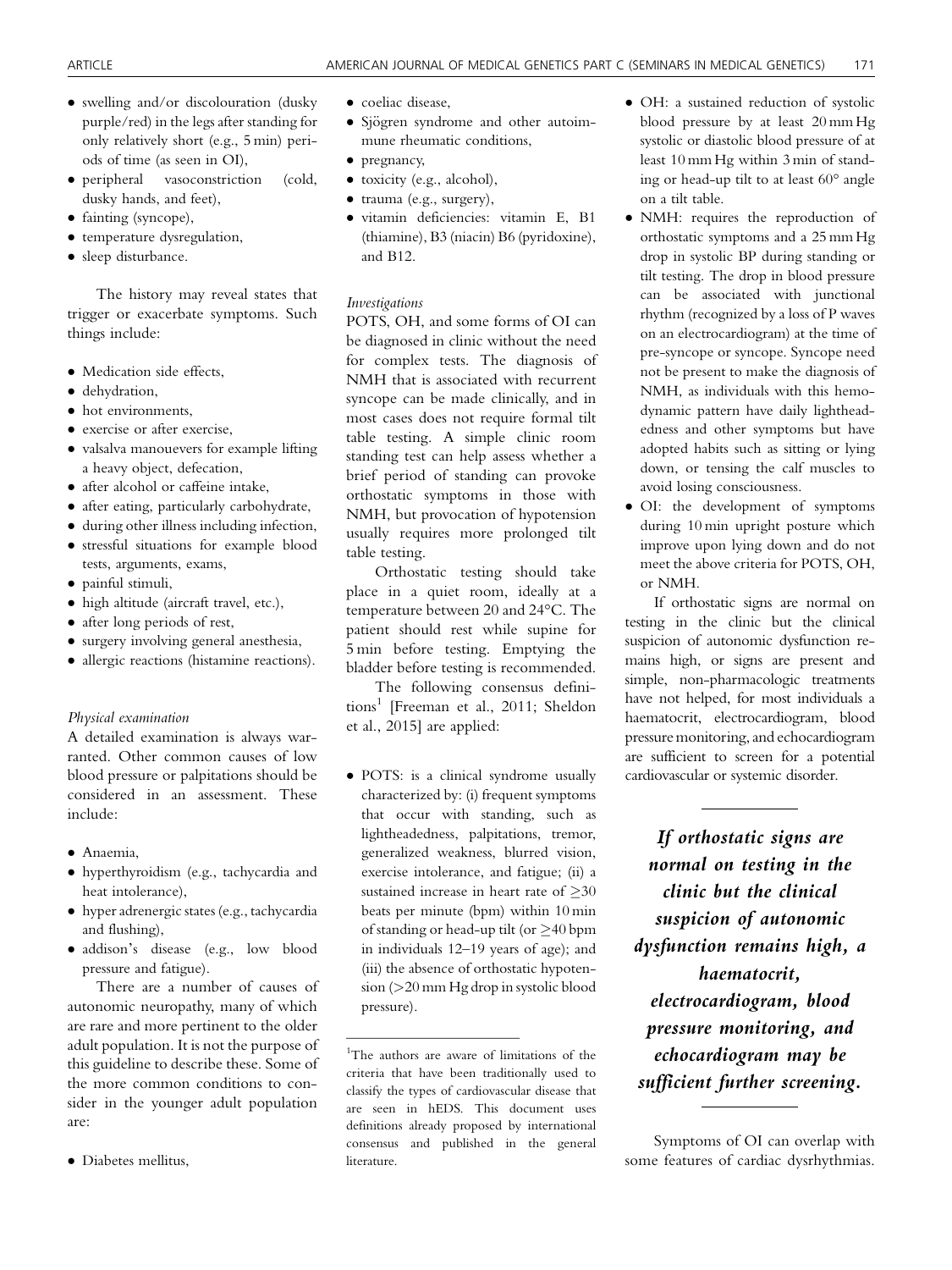If there is clinical concern that a dysrhythmia is present, a 24-hr Holter monitoring is indicated. If these tests are normal but clinical suspicion remains high, a tilt-table test might be helpful as it assesses the patient over a more prolonged period than a standing test. The test may also be used to provoke syncope in a controlled environment and where there is doubt as to the diagnosis.

More extensive evaluation by an expert Autonomic Unit might be required. An extended approach to evaluation might include:

- Thermoregulatory sweat test or QSART testing to detect autonomic neuropathy,
- supine and upright plasma epinephrine and norepinephrine level tests,
- 24-hr urine sample to assess sodium intake.

Tests of autonomic function may identify autonomic neuropathy that is not usually a component of the cardiovascular dysfunction of EDS.

#### Treatment

None of the treatments available is universally effective, and several treatments, used together, are likely to be needed. There is no evidence that specific treatments should be targeted at subgroups of patients with hEDS.

Education, advice, and non-pharmacologic treatments should be offered first in all patients, and include education on:

- Avoiding or reducing exposure to triggering factors,
- withdrawing medications that might worsen symptoms,
- maintaining good hydration and electrolyte balance,
- reducing venous pooling by lower limb elevation or by abdominal and/or lower limb compression garments,
- $\bullet$  increasing exercise adapted where necessary for the presence of joint hypermobility, instability, and injury.

When prescribing exercise, the program might be adapted to account for OI in several ways that include the:

- Exercise modality: in general, aerobic activities with a local resistive component for the lower limbs are preferred, such as (reclined) cycling and swimming.
- Type of exercise: dynamic exercise may be better tolerated than isometric exercise. The latter is more prone to provoke valsalva manoeuvers, which decrease blood pressure.
- Prevention of peripheral blood pooling: exercising in the supine position is better tolerated than the upright position. Exercising in water may also help decrease peripheral blood pooling, because of the greater pressure exerted by the water on the lower limbs. However, an over-heated pool may cause venous dilation and be poorly tolerated.
- Intensity and frequency: training at a target heart rate of 75% of the estimated maximal heart rate for about 30 min per session, 2–3 times per week is advised [Fu et al., 2011; George et al., 2016]. This should be adapted according to level of disability.
- Increase of fluid intake, preferably with added sodium, and if helpful, the use of pressure garments during and after exercise.
- Avoidance of meals 1 hr prior to an exercise session, because vasodilatation in the gastrointestinal tract lowers the capacity of the circulatory system.
- Prevention of sudden drop in blood pressure after a training session by engaging in low-intensity coolingdown activity.

In those with moderate-severe impairment of daily function, and poor response to or tolerance of nonpharmacologic treatments, pharmacologic treatments are available [Grubb et al., 2006; Lahrmann et al., 2006; Sheldon et al., 2015]. These include:

- Fludrocortisone is a first line drug therapy for OI at doses of 100–200 mg daily (Level III evidence).
- $\bullet$  Midodrine significantly reduces POTS symptoms and reduces the frequency of neurally mediated syncope (Level I

evidence). The initial dosage is 2.5 mg orally every 4 hr while awake, usually for two to three doses daily, increasing gradually up to 10 mg every 4 hr while awake if needed. Midodrine may also be used with fludrocortisone.

- Beta blockers can help with management of recurrent syncope, NMH, POTS, and OI (Level I evidence). Lower doses tend to be better tolerated, but there is substantial inter-individual variability.
- Ivabradine slows sinus heart rate without affecting blood pressure, and has been reported to be helpful in those with POTS (Level III evidence). Other agents include:
- Stimulants: medications such as methylphenidate [Grubb et al., 1996] and dextroamphetamine [Susmano et al., 1993] have vasoconstricting properties, and can help reduce peripheral pooling of blood. They can be particularly helpful if inattention is a prominent symptom.
- Hormonal contraceptives can help manage OI symptoms in young women. This option can be first line therapy for OI in those who have comorbid dysmenorrhea, menstrual irregularity, heavy periods, or worse fatigue and OI symptoms during the menstrual cycle [Boehm et al., 1997].
- Desmopressin may be given as nasal spray (10–40  $\mu$ g) or orally (100–200  $\mu$ g) at night to prevent volume loss due to frequent urination at night [Raj, 2006]. Additional doses of  $100-200 \mu$ g during the day may be beneficial as well, but must include monitoring for hyponatremia. At 200 ug orally it may also reduce tachycardia [Coffin et al., 2012].
- Pyridostigmine is a peripheral acetylcholinesterase inhibitor that increases synaptic acetylcholine in the autonomic ganglia and at peripheral muscarinic receptors [Raj et al., 2005]. The drug can be effective for neurally mediated syncope and for POTS (Level I evidence).
- Clonidine is a central sympatholytic agent that can be useful if there is comorbid anxiety, and can be useful in patients with the central hyper adrenergic form of POTS [Robertson et al., 1983].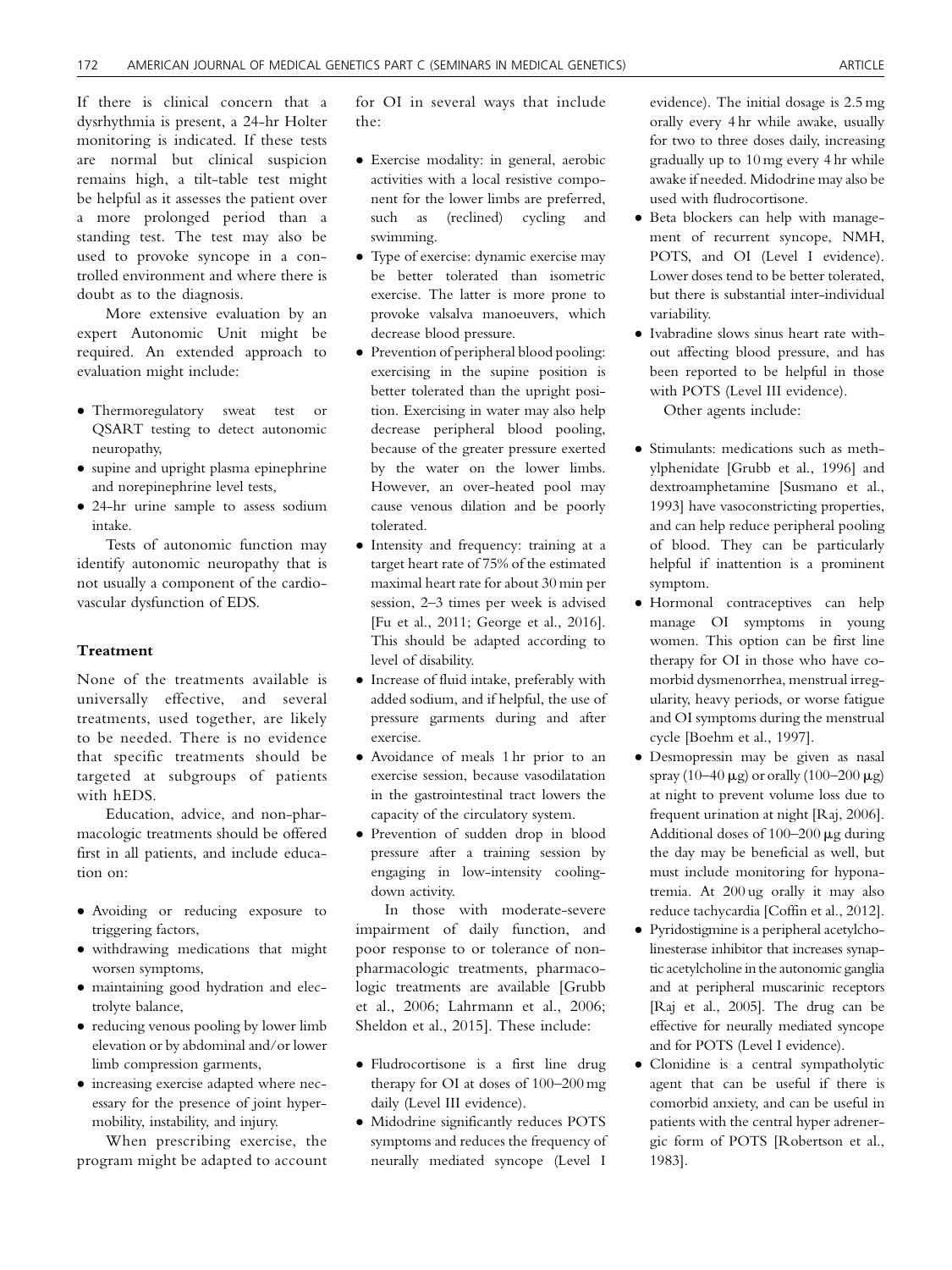- Selective serotonin reuptake inhibitors or serotonin-norepinephrine reuptake inhibitors can be helpful in some patients with OI, and can be beneficial in the setting of co-morbid pain, anxiety, or depression [Di Girolamo et al., 1999]. Dihydroxyphenylserine titrated 100–200 mg three times daily reduces OH (Level I evidence).
- Octreotide given subcutaneously in doses of  $25-150 \mu g$  for 30 min before a meal may be used to reduce postprandial OH.
- Tolerance of upright posture and autonomic tone may improve after the administration of 1–2 L of intravenous normal saline infused over 1–2 hr [Burklow et al., 1999; Takenaka et al., 2002], or other forms of sodium loading [Rosen and Cryer, 1982]. Some physicians use IV saline to manage acute episodic exacerbations of OI [Moak et al., 2016]. The use of IV saline on a weekly basis can help improve function for selected individuals who are intolerant of or unresponsive to medications. The administration of IV saline via indwelling central catheters creates a risk of bacteremia and thrombosis, and should be avoided if at all possible.
- Ruscus aculeatus (butcher's broom) [Altern, 2000].

## WHAT WE NEED TO KNOW

The incidence, prevalence, and natural history of cardiovascular autonomic dysfunction in the hEDS population are unknown, as are the distribution and types of (co-associated) mechanisms that may trigger or influence these phenomena.

Subgroup (by risk factors/mechanism of disorder) clinical trials of efficacy and safety of treatments are required to move beyond the limitations of case study and expert opinion evidence. Studies also need to assess the effect of treatment on quality of life and fatigue.

### SUMMARY

Individuals with hEDS can develop cardiovascular autonomic dysfunction. Its manifestations include symptoms related to inadequate cerebral perfusion and symptoms of heightened adrenergic tone. Specific conditions include POTS and NMH.

The diagnosis is predominantly based upon taking a detailed personal and family history of symptoms, provoking circumstances, and accompanying complaints.

Simple clinic room tests can provide support for the diagnosis and other tests may be useful to exclude other diseases that can present in a similar manner.

Consideration should also be given to the possibilities that symptoms are due to medications and supplements, cardiac valvular disease, venous pooling, allergy, autoimmunity, or rarely Chiari malformation.

Although pharmacological therapies are often required, non-drug treatments should always be employed. Foremost amongst these are education about the causes of symptoms and physical measures that might be used to control them. Other non-pharmacological measures include increased dietary salt intake, use of compression garments and graded exercise therapy.

Pharmacological therapy begins with minimizing or removing medications that are either ineffective or producing deleterious effects. Drug treatments include volume expansion (e.g., fludrocortisone, saline infusion), vasoconstriction (e.g., midodrine), modulators of autonomic tone including beta-blockade, and others.

The prognosis remains uncertain with the outcomes ranging from virtually complete resolution of symptoms to long-term disability, which may be so severe as to affect education, employment, or socialization.

The diagnosis is predominantly based upon taking a detailed personal and family history of symptoms, provoking circumstances, and accompanying complaints.

Simple clinic room tests can provide support for the

diagnosis and other tests may be useful to exclude other diseases that can present in a similar manner.

### ACKNOWLEDGMENTS

We want to thank the international experts of the Consortium, and in particular Dr. Brad Tinkle, for their contributions to the development of this review.

#### REFERENCES

- Altern J. 2000. Ruscus aculeatus (butcher's broom) as a potential treatment for orthostatic hypotension, with a case report. Complement Med 6:539–549.
- Atzinger CL, Meyer RA, Khoury PR, Gao Z, Tinkle BT. 2011. Cross-sectional and longitudinal assessment of aortic root dilation and valvular anomalies in hypermobile and classic Ehlers-Danlos syndrome. J Pediatr 158:826–830.
- Benrud-Larson LM, Dewar MS, Sandroni P, Rummans TA, Haythornthwaite JA, Low PA. 2002. Quality of life in patients with postural tachycardia syndrome. Mayo Clin Proc 77:531–537.
- Boehm KE, Kip KT, Grubb BP, Kosinski DJ. 1997. Neurocardiogenic syncope: Response to hormonal therapy. Pediatrics 99:623–625.
- Burklow TR, Moak JP, Bailey JJ, Makhlouf F. 1999. Neurally mediated cardiac syncope: Autonomic modulation after normal saline infusion. J Am Coll Cardiol 33:2059–2066.
- Cheung I, Vadas P. 2015. A new disease cluster: Mast Cell Activation syndrome, Postural Orthostatic Tachycardia syndrome, & Ehlers-Danlos syndrome. J Allergy Clin lmmunol 35:AB209; St. Michael's Hospital, Toronto, ON, Canada.
- Coffin ST, Black BK, Biaggioni I, Paranjape SY, Orozco C, Black PW, Dupont WD, Robertson D, Raj SR. 2012. Desmopressin acutely decreases tachycardia and improves symptoms in the postural tachycardia syndrome. Heart Rhythm 9:1484–1490.
- De Wandele I, Rombaut L, De Backer T, Peersman W, Da Silva H, De Mits S, De Paepe A, Calders P, Malfait F. 2016. Orthostatic intolerance and fatigue in the hypermobility type of Ehlers-Danlos syndrome. Rheumatology (Oxford) 55:1412–1420.
- De Wandele I, Rombaut L, Leybaert L, Van de Borne P, De Backer T, Malfait F, De Paepe A, Calders P. 2014a. Dysautonomia and its underlying mechanisms in the hypermobility type of Ehlers-Danlos syndrome. Semin Arthritis Rheum 44:93–100.
- De Wandele I, Calders P, Peersman W, Rimbaut S, De Backer T, Malfait F, De Paepe A, Rombaut L. 2014b. Autonomic symptom